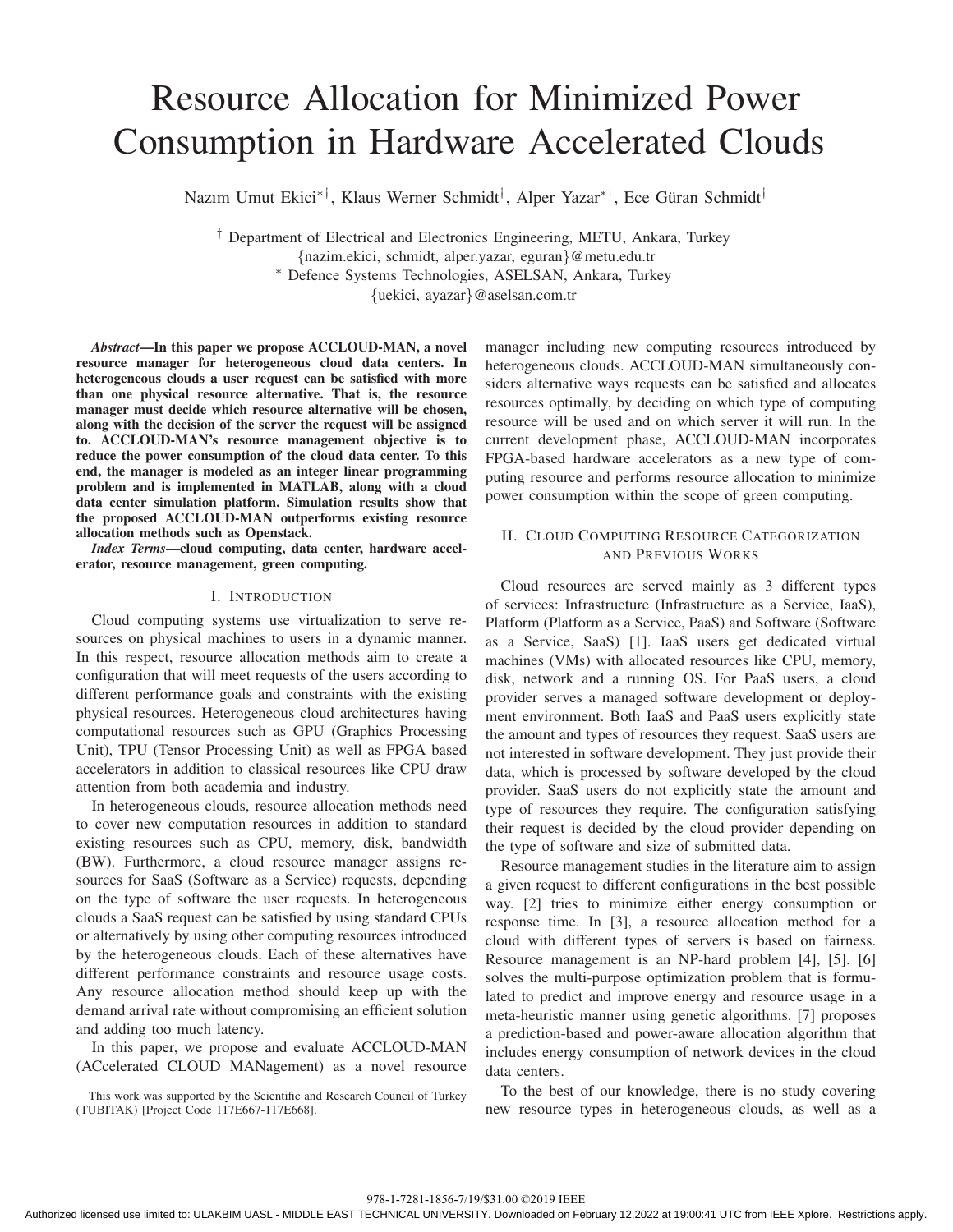resource allocation method for SaaS, which evaluates alternative resource allocation schemes to meet user requests in pure traditional computing resources or in different heterogeneous configurations, including hardware accelerators.

## III. FORMULATION OF ACCLOUD-MAN

This section formulates the proposed cloud computing resource management framework ACCLOUD-MAN. Section III-A explains the general setting and the objectives of the ACCLOUD-MAN resource manager. Section III-B formulates an integer linear program (ILP) in order to realize the ACCLOUD-MAN resource manager.

## *A. Cloud Computing Resource Management*

Cloud data centers (CDC) offer certain types of resources to the user. In this work, we consider that 5 different resource types are offered by physical machines (PM) in a CDC: CPU, FPGA, Memory, Disk and network Bandwidth. However, the proposed method is applicable for any type and number of resources. In analogy to our previous work [8], we assume that FPGAs are virtualized by partitioning them into smaller reconfigurable regions. These regions are then served to the user as standalone computing resources or as hardware accelerators with traditional CPUs.

Users can request resources from the CDC in two ways. For IaaS/PaaS (IPaaS) requests in accordance with the service models in Section II, the user explicitly specifies the amount of requested resources for each resource type. For SaaS request, the user only specifies the requested cloud application. The amount of resources required for such SaaS request is then determined by ACCLOUD-MAN, taking into account that there may be more than one resource alternative to meet a SaaS request. For example, one (or more) processor cores or one (or more) FPGA regions can be assigned to run an application to compress a 1 GB file.

The ACCLOUD-MAN resource manager has two competing objectives. On the one hand, it is desired to minimize power consumption of the data center for the requested resources. On the other hand, is is required to make the resource allocation decision at a speed close to real time so as to avoid interference with the operation of the cloud. Hereby, it has to be considered that the power consumption increases when new requests are assigned to currently running nodes. If running servers do not have sufficient resources for new requests, then offline servers must be powered up. When a server is powered up, it consumes constant power even if it isn't used for computation.

Addressing the stated objectives is not a trivial task. For example, the goal of low power consumption is generally not achieved by selecting the PM with the least need for power. If the PM with the lowest power consumption is off, assigning a more power intensive alternative to a PM that is already open may result in less total power consumption. For this reason, the resource manager should decide not only which PM will be assigned to each incoming request, but also which alternative will be used. Hereby, ACCLOUD-MAN selects an assignment among previously known resource alternatives for SaaS requests. The difference observed by the user among the alternatives is the time of completion of the work. It is assumed that a preliminary study and profiles of different types of inputs are available for SaaS software running in the cloud and the alternatives are kept in a database by the service provider according to these profiles.

## *B. Resource Allocation Model*

This section formulates the stated ACCLOUD-MAN functionality in the form of an ILP. Hereby, a set  $\mathbb{PM}$  =  $\{PM_1, \ldots, PM_N\}$  of available PMs is assumed, whereby each PM  $PM_i \in \mathbb{PM}$  offers CPU, FPGA, Memory, Disk, and network Bandwidth resources defined by  $C_i$ ,  $F_i$ ,  $M_i$ ,  $D_i$ ,  $B_i$ , respectively. CPU and FPGA resources are measured and offered to the user in terms of number of cores and reconfigurable regions (module) respectively. Memory, disk are in terms of GB and bandwidth is in terms of Mbps.

The main task of ACCLOUD-MAN is to assign user requests to the PMs in PM. Since user requests arrive sporadically, ACCLOUD-MAN collects a set of  $K$  pending requests  $\mathbb{R} \mathbb{E} \mathbb{Q} = {\mathbb{R} \mathbb{E} \mathbb{Q}_1, \dots, \mathbb{R} \mathbb{E} \mathbb{Q}_K}$  within a pre-defined time interval and then determines a suitable assignment of these requests to PMs at the end of this time interval. We denote the time instant when a decision is made as a decision instant of ACCLOUD-MAN. This time interval should be chosen such that it would accumulate enough user requests but should not keep users waiting too much for their request to be evaluated. Hereby, it is assumed that each request  $\mathbb{REQ}_i$  can be served as one of  $n_j$  alternatives. That is,  $\mathbb{REQ}_j = {\text{req}_{j,1}, \dots, \text{req}_{j,n_j}}$ is a set of alternatives req<sub>ik</sub> and each alternative req<sub>ik</sub> requires the physical resources  $c_{j,k}$  (CPU),  $f_{j,k}$  (FPGA),  $m_{j,k}$ (Memory),  $d_{j,k}$  (Disk),  $b_{j,k}$  (Bandwidth).

In order to formulate the desired minimization of the power consumption, we introduce a model of the power consumption of a CDC. Hereby, we take into account that the CDC is in a well-defined state at each decision instant of ACCLOUD-MAN. That is, a certain number of PMs is on, whereas the remaining PMs are off. We introduce the parameter  $\text{on}_i$  such that on<sub>i</sub> = 1 if  $PM_i$  is on and on<sub>i</sub> = 0 if  $PM_i$  is off right before the decision instant. In addition, we introduce a decision variable  $q_i$  for each  $PM_i$  such that  $q_i = 1$  if  $PM_i$  is on and  $q_i = 0$  if  $PM_i$  is off after the decision instant. We emphasize that on<sub>i</sub> is a given parameter, whereas  $q_i$  is a decision variable to be computed by ACCLOUD-MAN.

The power consumed by each PM depends on the state of the PM (on/off) and the used resources of the requests served by the PM. Accordingly, we introduce  $P_{on,i}$  as the idle power consumption of  $PM_i$ . In addition,  $P_{\text{CPU},i}$  and  $P_{\text{FPGA},i}$ indicate the power consumption of one CPU core and one FPGA module of  $PM_i$ , respectively.

Using the defined parameters and variables, it is now possible to determine the additional power consumption when allocating the pending requests in REQ to PMs in PM. The additional power consumption consists of two components.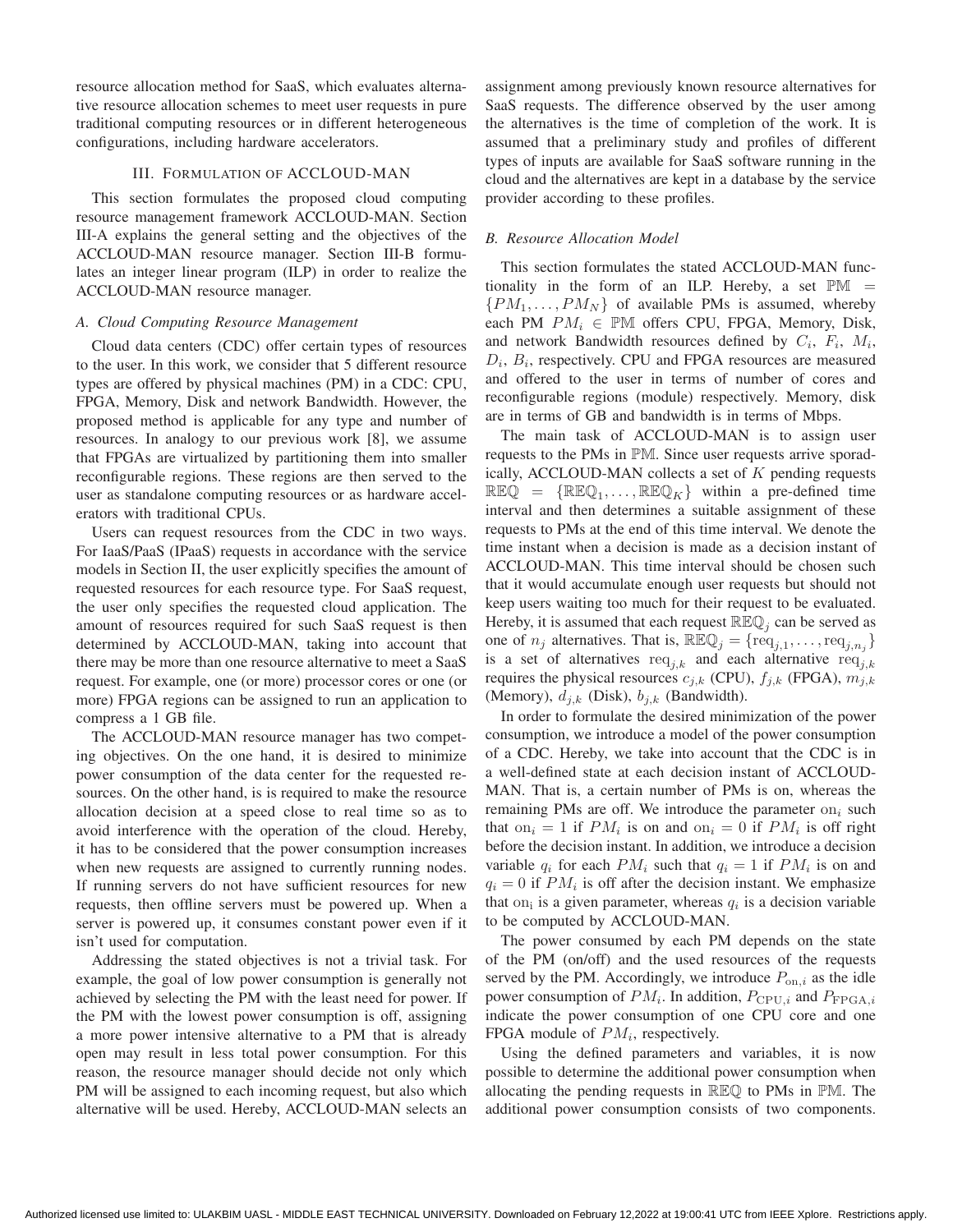First, there is the power  $P_{\text{newPM}}$  of PMs that are newly switched on. It evaluates to

$$
P_{\text{newPM}} = \sum_{i=1}^{N} P_{\text{on},i} \cdot (1 - \text{on}_i) \cdot q_i.
$$
 (1)

In (1),  $(1 - \text{on}_i) \cdot q_i$  evaluates to 1 if  $PM_i$  was off before the decision instant  $(1 - on_i = 1)$  and is on after the decision instant ( $q_i = 1$ ). Second, there is the power  $P_{\text{comp}}$ , which is the power used by the newly assigned CPU cores and FPGA modules. In order to compute this power, we introduce the decision variable  $s_{i,j,k}$ , which is 1 if alternative req<sub>ik</sub> of request  $\mathbb{R} \mathbb{E} \mathbb{Q}_i$  is allocated to  $PM_i$  and 0 otherwise. Then, we obtain

$$
P_{\text{comp}} = \sum_{ijn} \left( P_{\text{CPU},i} c_{j,k} + P_{\text{FPGA},i} f_{j,k} \right) \cdot s_{i,j,k} \tag{2}
$$

Together, we want to minimize the power consumption, which amounts to

$$
\min \quad F = P_{\text{newPM}} + P_{\text{comp}}.\tag{3}
$$

While minimizing  $F$  in (3), various constraints on the resources have to be respected. First, it must hold that each PM has enough resources for the requests allocated to it. (4) to (8) represent these constraints for the different resource types: CPU, FPGA, Memory, Disk and Bandwidth.

$$
\sum_{j=1}^{K} \sum_{k=1}^{n_j} c_{j,k} s_{i,j,k} \leq C_i \quad \forall i \in PM
$$
\n(4)

$$
\sum_{j=1}^{K} \sum_{k=1}^{n_j} f_{j,k} s_{i,j,k} \leq F_i \quad \forall i \in PM \tag{5}
$$

$$
\sum_{j=1}^{K} \sum_{k=1}^{n_j} m_{j,k} s_{i,j,k} \leq M_i \quad \forall i \in PM \tag{6}
$$

$$
\sum_{j=1}^{K} \sum_{k=1}^{n_j} d_{j,k} s_{i,j,k} \le D_i \quad \forall i \in PM \tag{7}
$$

$$
\sum_{j=1}^{K} \sum_{k=1}^{n_j} b_{j,k} s_{i,j,k} \leq B_i \quad \forall i \in PM \tag{8}
$$

In addition, it must hold that each alternative re $q_{j,k}$  of a given request  $\mathbb{R} \mathbb{E} \mathbb{Q}_i$  is assigned to a unique PM. That is,

$$
\sum_{i=1}^{N} \sum_{k=1}^{n_j} s_{i,j,k} = 1 \quad \forall \mathbb{R} \mathbb{E} \mathbb{Q}_j \in \mathbb{R} \mathbb{E} \mathbb{Q}.
$$
 (9)

Finally, it must be the case that any PM that serves at least one request is on. This is represented by

$$
\sum_{j=1}^{K} \sum_{k=1}^{n_j} s_{i,j,k} \le q_i \cdot M_1 \quad \forall PM_i \in \mathbb{PM}.\tag{10}
$$

Here,  $M_1$  is a large integer value that is larger than the maximum number of requests that can be handled by a single PM.

Altogether, the resource allocation problem of ACCLOUD-MAN is given by minimizing  $F$  in (3) subject to the constraints in (4) to (10). It is readily observed that this optimization problem is an ILP. According to the described operation of ACCLOUD-MAN, this optimization problem has to be solved at each decision instant. The result is the information about all PMs that need to be on  $(q_i = 1)$ , the selection of resource alternatives  $req_{i,k}$  and their assignment to a PM  $PM_i$ if  $s_{i,j,k} = 1$ .

We denote the PM and alternative selected for a given request  $\mathbb{R} \mathbb{E} \mathbb{Q}_i$  as pm<sub>i</sub> and alt<sub>i</sub>, respectively. In order to determine  $pm_i$  and alt<sub>i</sub>, the following equations can be used.

$$
pm_j = \sum_{i=1}^{N} \sum_{k=1}^{n_j} (s_{i,j,n} \cdot i) \quad \forall \mathbb{R} \mathbb{E} \mathbb{Q}_j \in \mathbb{R} \mathbb{E} \mathbb{Q}, \qquad (11)
$$

$$
\mathrm{alt}_{j} = \sum_{i}^{N} \sum_{k=1}^{n_{j}} (s_{i,j,n} \cdot k) \quad \forall \mathbb{R} \mathbb{E} \mathbb{Q}_{j} \in \mathbb{R} \mathbb{E} \mathbb{Q} \tag{12}
$$

*Remark 1:* It has to be noted that the defined optimization problem is suitable for all different types of services. In the case of IPaaS requests, the physical resource requirement is given by a single alternative. For SaaS requests, alternatives are determined according to the above-mentioned alternative database.

*Remark 2:* It also has to be emphasized that the formulated optimization problem is general in the sense that new/different resources can be added in a straightforward way. If a new resource contributes to the power consumption, then an additional term needs to be included in (2). Moreover, an additional resource constraint similar to (4) to (8) is needed.

# *C. Complexity and Simplification*

In the above formulation, the cardinalities of the sets PM and  $\mathbb{REQ}$  is N and K, respectively. If there is only one alternative per request, then the complexity of the resource allocation problem is  $\mathcal{O}(N^K)$ . Otherwise, the complexity is  $\mathcal{O}((NL)^K)$  if the average number of alternatives per request is L.

One way of reducing this computational complexity is to divide the set of pending requests into smaller groups and processing these groups sequentially. Assuming that requests are divided into groups of M requests, there are  $K' = \lceil K/M \rceil$ groups to be processed. We obtain  $(NL)^M$  combinations for each group and  $K'(NL)^M$  combinations in total. In this way, the new computational complexity will be  $\mathcal{O}(K \cdot (NL)^M)$ . Because of the smaller exponent, better scalability is expected. However, it is also expected that the decisions taken with smaller groups of request will deviate from the optimal solution.

Another way of reducing the computational complexity is to reduce the number of PMs that are included in the optimization problem. For example, assume that a number of  $K$  request has to be allocated and a number of  $N_{on}$  PMs is currently on. Then, it is possible to include a reduced number of  $N_{on} + \gamma \cdot K$  PMs (instead of  $N$  PMs) in the optimization problem, leading to a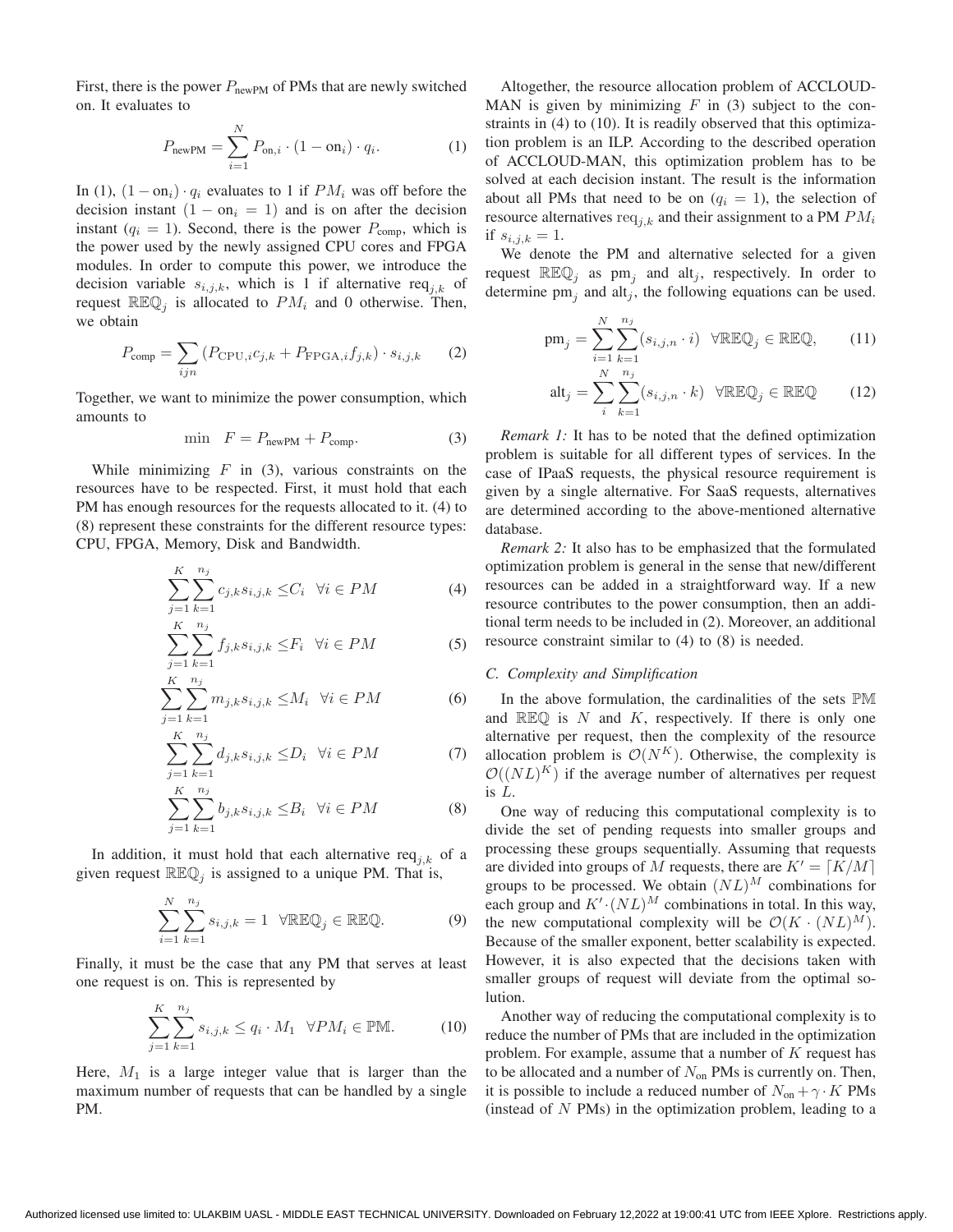reduced computational complexity of  $\mathcal{O}(((N_{\text{on}} + \gamma \cdot K) \cdot L)^M)$ . Hereby,  $\gamma$  is a coefficient that ensures solvability of the ILP. Again, it is expected that the decisions taken with a smaller number of PMs will slightly deviate from the optimal solution. This idea is further explored in the next section.

# IV. ACCLOUD-MAN EVALUATION

This section presents simulation results of a CDC that implements the proposed ACCLOUD-MAN and a comparison to the existing Openstack resource allocation.

## *A. Simulation Environment*

ACCLOUD-MAN is implemented in MATLAB, together with a simulation environment as shown in Figure 1. The "Simulation Controller" simulates a CDC with physical and software resource information from the "Cloud Assets" database. It sends request events from a "Request Traces" file to ACCLOUD-MAN via the "Controller Interface" and generates resource assignments according to incoming decisions. The "Simulation Settings" block adjusts the "Simulation Controller" on how to create groups of requests or smaller sets of PMs. The "Log" block collects the data of all simulations and compares and reports the effectiveness of resource allocation strategies. The "Control Interface" communicates with the "Simulation Controller" via a TCP Socket and provides an interface to the "Allocation Strategist". The "Allocation Strategist" block groups incoming requests and sends them to the "ILP Solver" block. The "ILP Solver" block solves the ILP defined in Section III-B and transmits the resulting resource allocation decisions for each request to the "Allocation Strategist". The "Allocation Strategist" collects the decisions given for all request groups and sends them to the "Controller Interface" to be sent to the outside world. The current version of the simulation environment is designed to also be able to communicate with the OpenStack [9] software that is used in real-world applications for cloud resource allocation.

#### *B. Simulation Setup*

In order to evaluate the performance of ACCLOUD-MAN, we developed a simulation setup within the described environment. The task of the simulation setup is to

- 1) generate a CDC with a certain number of PMs with different resources and power consumptions,
- 2) dynamically generate user requests for the CDC with different resource types,
- 3) determine a resource allocation for pending requests,
- 4) update the state (resource utilization and power consumption) of the CDC.

We next describe the realization of the stated task in detail.

Regarding 1), we define intervals for the possible values of each resource type similar to the dataset in [10]. For each PM, the values for Memory  $(M_i)$ , Disk  $(D_i)$  and Bandwidth  $(B_i)$ are randomly selected from an normalized interval [80, 100], whereby 100 represents the maximum possible resource. Likewise, the number of CPU cores  $(C_i)$  and the number of FPGAs  $(F_i)$  is randomly chosen from the intervals [16, 32] and [4, 8],



Fig. 1. Software architecture of the resource manager.

respectively. Regarding the power consumption, a potentially high power in the interval [900, 1100] is needed to turn on a PM  $(P_{\text{on},i})$ , whereas the power consumption for each CPU  $(P_{\text{CPU},i})$  and FPGA  $(P_{\text{FPGA},i})$  are in the intervals [15, 25] and  $[10, 20]$ , respectively. In a CDC with N PMs, each PM is randomly generated with values from the stated intervals.

Regarding 2), alternatives are generated for a number of  $K$ requests in a given time interval  $T$ . The number of alternatives for a request is chosen randomly from the interval [1,3]. In agreement with Section III-B, the resource requirement (CPU, FPGA, Memory, Disk, Bandwidth) of each request alternative req<sub>i,k</sub> has to be specified. To this end, we proceed in a similar way as in item 1). The CPU requirement  $(c_{j,k})$  and the FPGA requirement  $(f_{i,k})$  are selected randomly from the intervals  $[0, 16]$  and  $[0, 4]$ . The remaining resources (Memory –  $m_{i,k}$ , Disk –  $d_{i,k}$ , Bandwidth –  $b_{i,k}$ ) are selected from the normalized interval [0, 20]. Hereby, it is respected that request alternatives might not need a certain type of resource.

Regarding 3), we include different options in our simulation environment for comparison. The first option corresponds to a method that can be implemented with Openstack's filter and weight based resource management framework, which takes individual requests and assigns them to the most powerefficient available PM. Since Openstack does not consider the case of different alternatives for the same request, the alternative with the lowest power consumption is used. The second option is a modification of the Openstack resource management that was developed in the scope of our work. In order to handle different request alternatives of a request  $\mathbb{R} \mathbb{E} \mathbb{Q}_i$ , we perform the Openstack resource allocation for each alternative req<sub>ik</sub> and select the most power-efficient assignment. However, requests are still processed individually. As the third option, we implemented the proposed ILP formulation in Section III-B for a certain number  $K$  of requests and a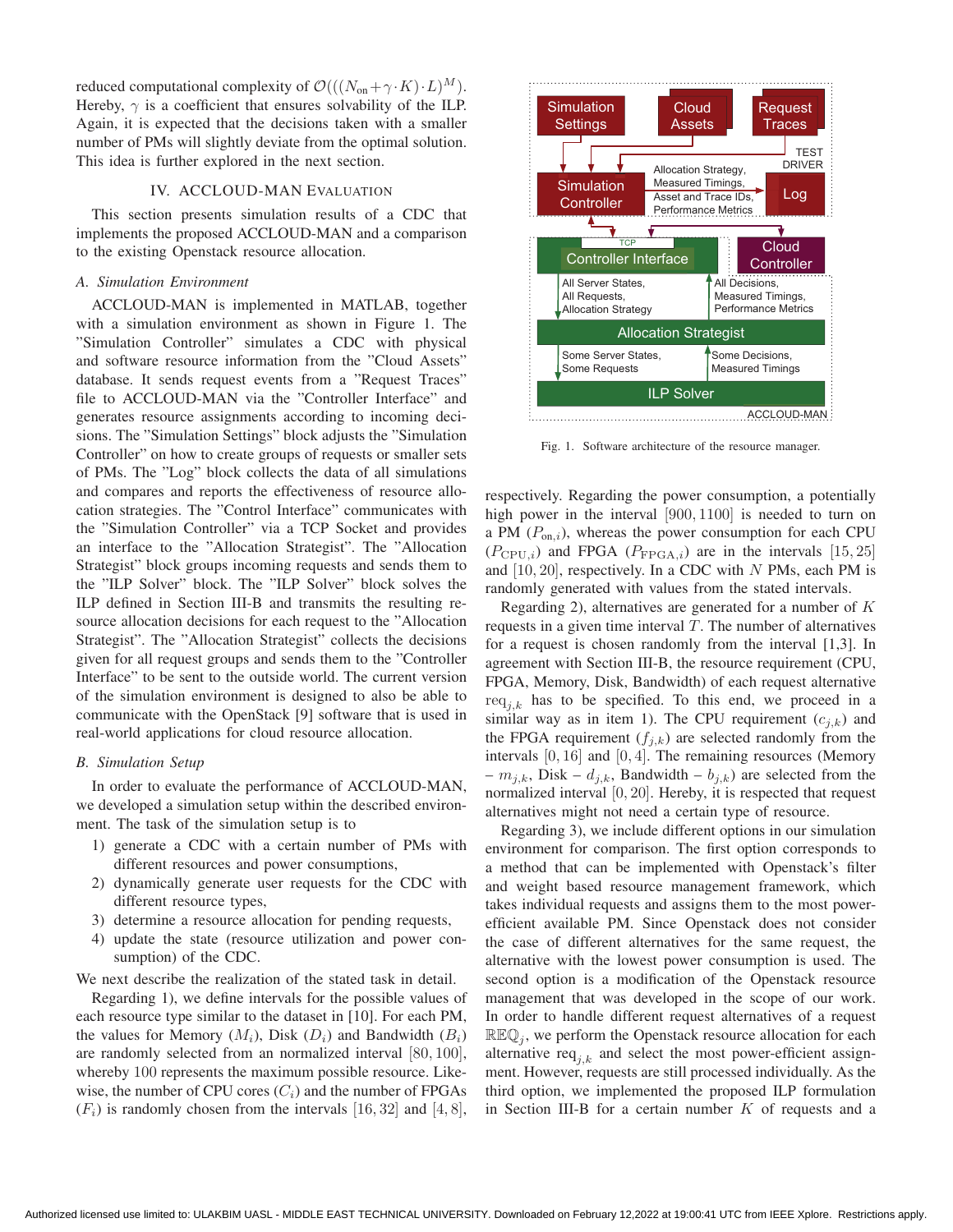number  $\gamma \cdot K$  of additional PMs that can be used for the resource allocation. For the solution of the ILP, the CPLEX solver is integrated in the simulation environment in Matlab using Tomlab [11].

Regarding 4), we perform a simulation of the resource utilization of a CDC in two main stages. The first stage simulates a cold start and the second one simulates a steady state of the CDC. In the first stage, we initialize the CDC such that all PMs are turned off. Then, we periodically generate a number of  $K$  requests and assign them to PMs according to one of the methods in item 3). The first stage continues until a certain state of the CDC is reached where most of the open PMs are almost fully utilized for at least one resource. The CDC state that is reached after the first stage can be considered as the state of an operating CDC with a high utilization of PMs. In the second stage, new requests are generated and currently served (active) requests are terminated in the CDC.  $K$  new requests are generated in a time interval  $T$  in the same way as in the first stage. Active requests for termination are randomly selected such that an average number of  $K$  requests is removed from the CDC within the time interval  $T$ . The second stage is run for a pre-defined amount of time in each experiment. In all our experiments, we assume that the rate of incoming requests is in the order of 1 request per 2.5 seconds similar to [10].

In the sequel, we report on the results of various simulation experiments that illustrate the benefits of the proposed ACCLOUD-MAN.

# *C. Exp. 1: Comparison of Resource Allocation Methods*

In this section, we use the simulation setup described in Section IV-B to validate the functionality of ACCLOUD-MAN (based on the ILP solution) in comparison to the resource allocation of Openstack and the modified Openstack. To this end, we run experiments with  $N = 400$  PMs, a number of  $K = 10$  request that are served together and  $\gamma = 2$ . That is, the ILP is formulated under the assumption that  $\gamma \cdot K = 20$ candidate PMs can be added to the currently on PMs. In our experiments, the first stage of the simulation is completed after about 45 min and the second stage covers about 3 hours.

Exemplary results are shown in Fig. 2 to 4. It is readily observed from Fig. 2 and 3 that ACCLOUD-MAN achieves the smallest number of used PMs and the least amount of consumed power. The improvement compared to the Openstack and modified Openstack (with alternatives) resource allocation is in the order of 10% and 5%, respectively. It can further be seen from Fig. 4 that the resource allocation computations can be performed in a small amount of time even when solving the ILP for ACCLOUD-MAN.

In addition, Fig. 5 shows the utilization of the CDC for the different resources and resource allocation methods. The fact that ACCLOUD-MAN uses the smallest number of PMs, is consistent with the observation that the resource utilization of ACCLOUD-MAN is the highest among the different methods. It is further interesting to note that all the methods achieve a high utilization of one dominating resource. In this experiment,



Fig. 2. Experiment 1: Number of PMs that are turned on over time.



Fig. 3. Experiment 1: Power consumption over time.

this observation is meaningful since, on average, an equal number of requests with a similar distribution of resources enter and leave the CDC.

# *D. Exp. 2: Dependency on the Number of Requests*

One parameter that affects the computation time and performance of ACCLOUD-MAN is the number of requests  $K$  in one group. On the one hand, a larger value of  $K$  increases the number of decision variables of the ILP in Section III-B and hence leads to an increased computation time. On the other hand, a smaller value of  $K$  is expected to have a negative effect



Fig. 4. Experiment 1: Run-time of the resource allocation computation.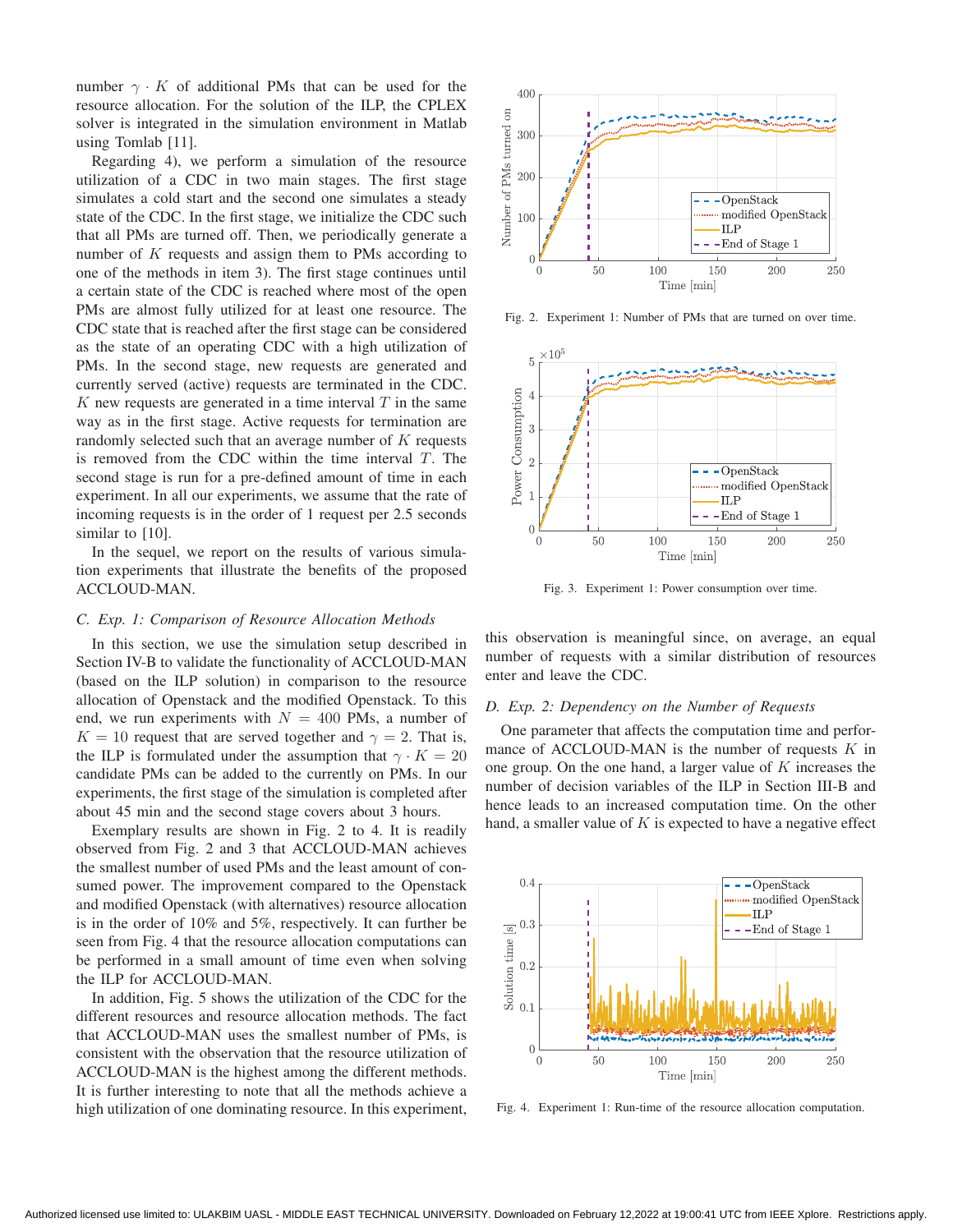

Fig. 5. Experiment 1: Resource utilization of the different methods.

on the performance (number of PMs, power consumption, resource utilization) of ACCLOUD-MAN. In order investigate this effect, we perform the same simulation experiments as in Section IV-C with different values of  $K = 5$ ,  $K = 7$  and  $K = 10$ . Exemplary results are shown in Fig. 6 to 8.



Fig. 6. Experiment 2: Number of PMs that are turned on over time.



Fig. 7. Experiment 2: Power consumption over time.

The interesting observation from Fig. 6 and 7 is that the performance for  $K = 7$  is slightly better than that for  $K = 10$ .



Fig. 8. Experiment 2: Run-time of the resource allocation computation.

This indicates that it is actually not necessary to include a large number of requests in one group in order to achieve a good performance of ACCLOUD-MAN.

The solver's computation time for different grouping sizes is shown in Fig. 8. The computation time strongly depends on the grouping size. For sizes of 5 and 7, it takes less than 0.1 s to compute an allocation. For a grouping size of 10, the computation takes less than 0.2s for all but 5 cases. None of these 5 exceptional cases exceed 0.4s. Comparing to the time it takes to boot up a typical VM, the worst case of 0.4s is small enough not to hinder the cloud's operation.

#### *E. Exp. 3: Dependency on the Size of the CDC*

Another interesting parameter is the number of available PMs in a CDC compared to the number of currently used PMs. We next perform an experiment where about 300 PMs are in use, whereas the number of PMs in the CDC is  $N = 400$ ,  $N = 1000$  and  $N = 4000$ . Regarding the other parameters,  $K = 10$  and  $\gamma = 2$  is used in this experiment. The simulation results are shown in Fig. 9 to 11.

It can be seen from Fig. 9 that  $N$  has a small effect on the number of PMs turned on. However, a considerable effect on the power consumption is observed from Fig. 10. This result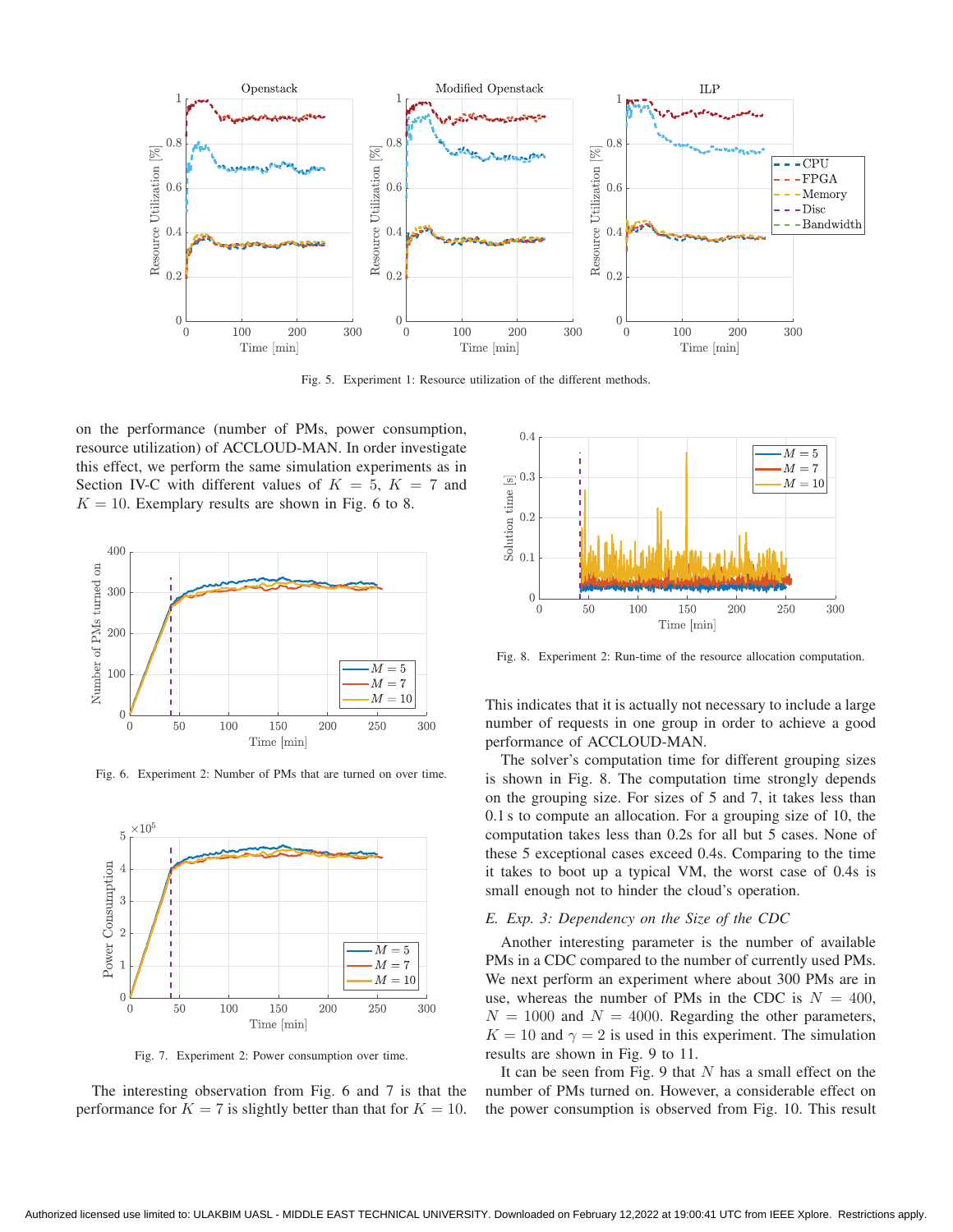

Fig. 9. Experiment 3: Number of PMs that are turned on over time.



Fig. 10. Experiment 3: Power consumption over time.

can be explained as follows. In case of a small number of available PMs ( $N = 400$ ), the PMs to be chosen for resource allocation might not fit perfectly for the incoming requests. In case of a large number of available PMs ( $N = 1000$  and  $N = 4000$ , it is more likely to find PMs that fit the incoming requests. That is, although a similar number of PMs is needed, the PMs are more suitable for the incoming request if  $N$  is larger, leading to a lower power consumption. There is no notable difference in the computation times depending on N as can be seen from Fig. 11.

Table I shows the average performance parameters for



Fig. 11. Experiment 3: Run-time of the resource allocation computation.

TABLE I COMPARISON FOR DIFFERENT NUMBERS OF PMS.

|            | on PM   |      | Power   |      | <b>Time</b> |      |
|------------|---------|------|---------|------|-------------|------|
|            | mod. OS | ILP  | mod. OS | ILP  | mod. OS     | ILP  |
| $N = 400$  | 1.05    | 1.0  | 1.12    | 1.08 | 0.65        | 1.06 |
| $N = 1000$ | 1.04    | 0.99 | 1.06    | 1.03 | 3.14        | 1.03 |
| $N = 4000$ | 1.05    | 1.0  | 1.03    | 1.0  | 15.84       |      |



Fig. 12. Experiment 4: Number of PMs that are turned on over time.

ACCLOUD-MAN and the modified Openstack resource allocation. All the values are normalized with respect to the value of the ILP solution for  $N = 4000$ . The values in the table confirm that a larger number of PMs offers more options for the resource allocation and hence leads to a better performance for both the modified Openstack and ACCLOUD-MAN. Hereby, it is interesting to note that the run-time of the modified Openstack method increases considerably with the larger number of PMs.

# *F. Experiment 4: Dependency on the Number of Candidate PMs*

We finally evaluate the dependency of ACCLOUD-MAN performance on the parameter  $\gamma$  that determines the number of additional PMs included in the ILP. We perform simulations for  $N = 400$ ,  $K = 10$  and  $\gamma = 1, 1.5, 2, 2, 2.5$ . The simulation results are shown in Fig. 12 to 14.



Fig. 13. Experiment 4: Power consumption over time.